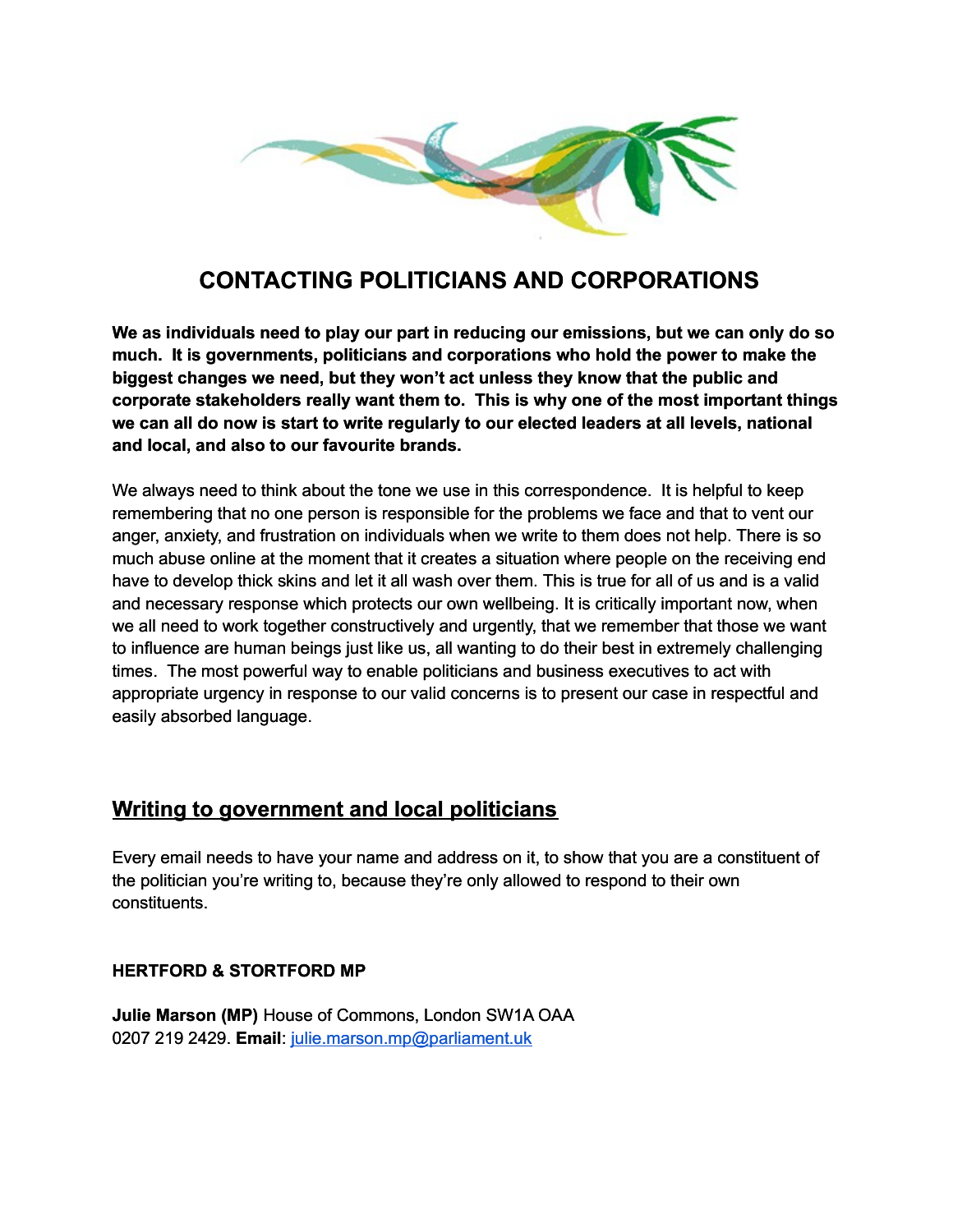#### **HERTFORDSHIRE COUNTY COUNCIL (HCC)**

For your councillor search "Hertfordshire's County Councillors". Click on the page of the same name on the democracy.gov.uk website. Click on "find your councillor". (Here is the direct link: [https://democracy.hertfordshire.gov.uk/mgFindMember.aspx\)](https://democracy.hertfordshire.gov.uk/mgFindMember.aspx) Enter your postcode for the simplest way to find out who your councillor is - the name and image of your councillor will appear at the bottom of the page. Clicking on their name will take you to all their information including contact details.

**East Herts** 



(East Herts)

(Conservative)

Scrutiny

Committee (OSC)

Chairman



 $(24)$ 

(East Herts)

The Environment

(Conservative)

Overview & Executive Member,



(East Herts)

(Conservative)





Ware North (25) Sawbridgeworth Hertford Rural (22) Hertford All Saints<br>
(21) Cast Hertford (21) (21)

(East Herts) (Green Party)



Calvin Horner

**Bishop's Stortford** Hertford St East (17) Andrew (23) (East Herts) (East Herts) (Liberal (Conservative) Executive Member, Democrats) Resources & Performance

H

CC among other things deals with road and pavement matters and recycling and waste.

### **EAST HERTS DISTRICT COUNCIL (EHDC)**

For your councillor search "Find your Councillor East Herts District Council". Click on the page of the same name on eastherts.gov.uk website. Here is the direct link: [https://www.eastherts.gov.uk/councillors-committees/find-your-councillor.](https://www.eastherts.gov.uk/councillors-committees/find-your-councillor) Click on "find your councillor by postcode". There are too many to print their mini-profiles here, as we have done for HCC.

EHDC among other things deals with waste and recycling, health and wellbeing, planning and building, housing, highways and parking and parks and leisure.

#### **HERTFORD TOWN COUNCIL (HTC)**

For your councillor search "Hertford Town Councillors". Click on "Councillors/Political Parties/contact Hertford Town Council" on the hertford.gov.uk website. Here is the direct link: <https://www.hertford.gov.uk/councillors/>- you will need to know your ward and a map is provided on this page. Again, there are too many to print their mini-profiles here.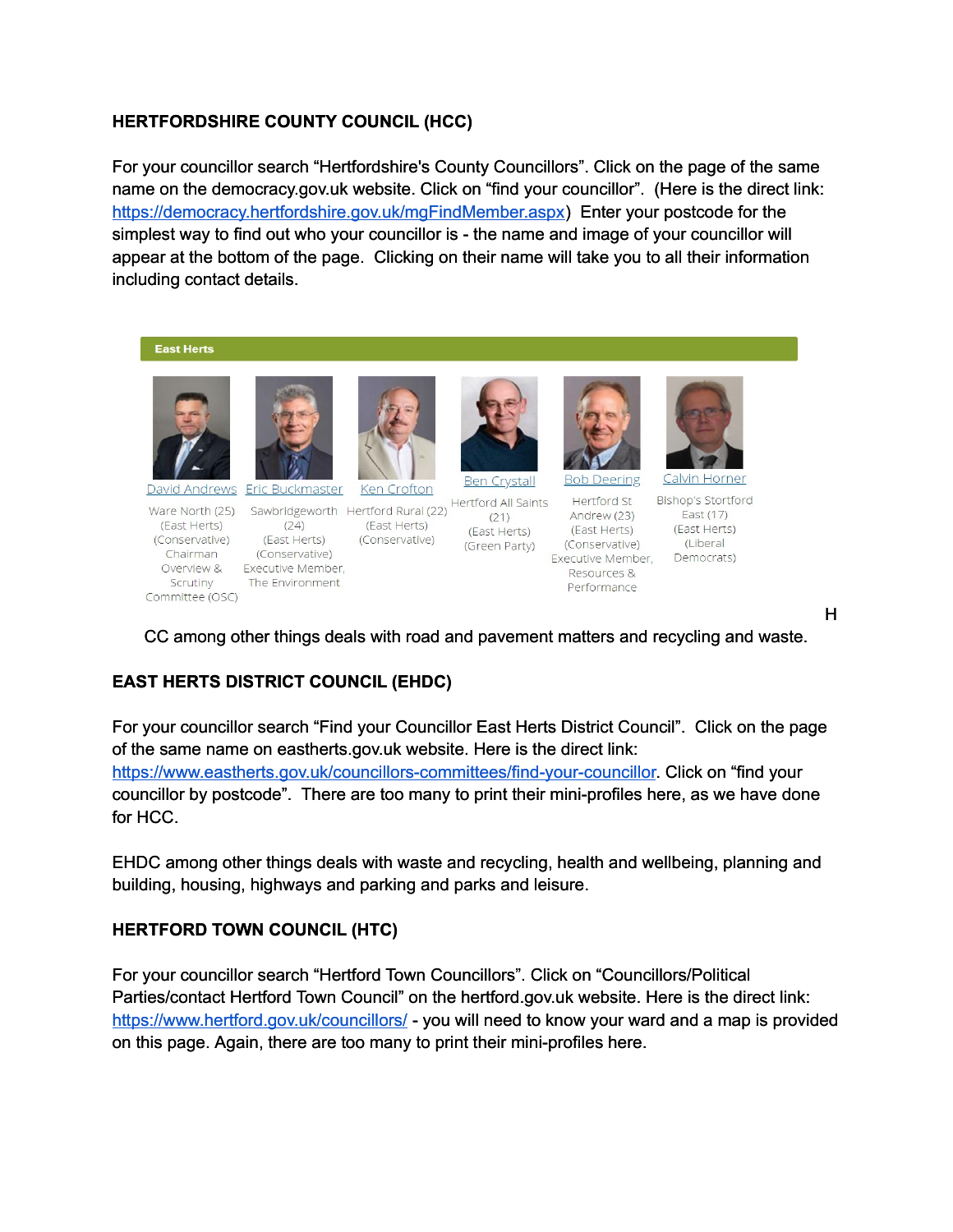HTC among other things deals with allotments, grants and funding and Hertford Town and Tourist Information.

## **Writing to our favourite brands**

**Governments need to legislate to control the actions of corporations, so writing to your elected leaders can make a difference. But it is important to recognise that we as individuals, who are those companies' valued customers, can add our power to that of the politicians. We can boycott brands and write to let them know why we are doing so. If enough of us do it, they will have to listen and take us seriously. It is in their commercial interest to do so. Sending copies to our politicians, and letting the companies know we are doing so, will help them all to see how serious we are about the need for far-reaching change.**

**Amazon**, one of the richest companies in the world, is known to destroy items that are returned to them rather than repair them, keep them in a warehouse or donate them to someone who needs them. Laptops, hoovers, clothes and even unused PPE are all ending up in landfill because it is cheaper to do so. If you are concerned about this, stop using Amazon and tell them why, and copy your MP. This article lists a number of alternative ways to buy the products you need without using Amazon: [https://www.theguardian.com/technology/2020/apr/27/how-to](https://www.theguardian.com/technology/2020/apr/27/how-to-avoid-amazon-the-definitive-guide-to-online-shopping-without-the-retail-titan)[avoid-amazon-the-definitive-guide-to-online-shopping-without-the-retail-titan.](https://www.theguardian.com/technology/2020/apr/27/how-to-avoid-amazon-the-definitive-guide-to-online-shopping-without-the-retail-titan)

**Tesco** is the worst supermarket in the UK for forest destruction, including buying from suppliers that either continue to encroach into the Amazon or have deforested other land elsewhere in Brazil. Even their British meat suppliers are linked to Amazon deforestation and human rights abuses. In other ways, Tesco are developing constructive policies, including working with LOOP to reduce their use of plastic packaging - see

[https://www.businesstimes.com.sg/consumer/britains-tesco-joins-refillable-revolution-with-in](https://www.businesstimes.com.sg/consumer/britains-tesco-joins-refillable-revolution-with-in-store-trial)[store-trial.](https://www.businesstimes.com.sg/consumer/britains-tesco-joins-refillable-revolution-with-in-store-trial) It is important that developments such as these are not used by Tesco, or any corporation, as "greenwashing" - a small initiative that does have some green impacts, thereby improving the company's image, and yet does nothing substantial to change its overall operating practices. Tesco's customers can influence their commitment to becoming more sustainable more quickly by combining a strategy of boycotting their most damaging products and writing to the company informing them of the boycott and requesting them to prioritise sustainability.

**Barclays** is the biggest investor in fossil fuels in Europe and the seventh largest investor in the world and is behind some of the most environmentally destructive projects on the planet. Since the Paris Agreement in 2015, it has continued to invest \$145 billion into global coal, oil and gas exploration. In 2020, their support for the most environmentally damaging fossil fuel sectors, fracking, tar sands and Arctic oil and gas, increased by 32% compared to 2019. See [https://www.cityam.com/barclays-fossil-fuel-financing-increases-despite-net-zero-pledge/,](https://www.cityam.com/barclays-fossil-fuel-financing-increases-despite-net-zero-pledge/) which also mentions HSBC. As banking customers, we can change to a more ethical bank, like Triodos, Nationwide or Starling, and write to tell Barclays the reason for our move. For a company like Barclays, entrenched in old business models, it is likely that the most powerful